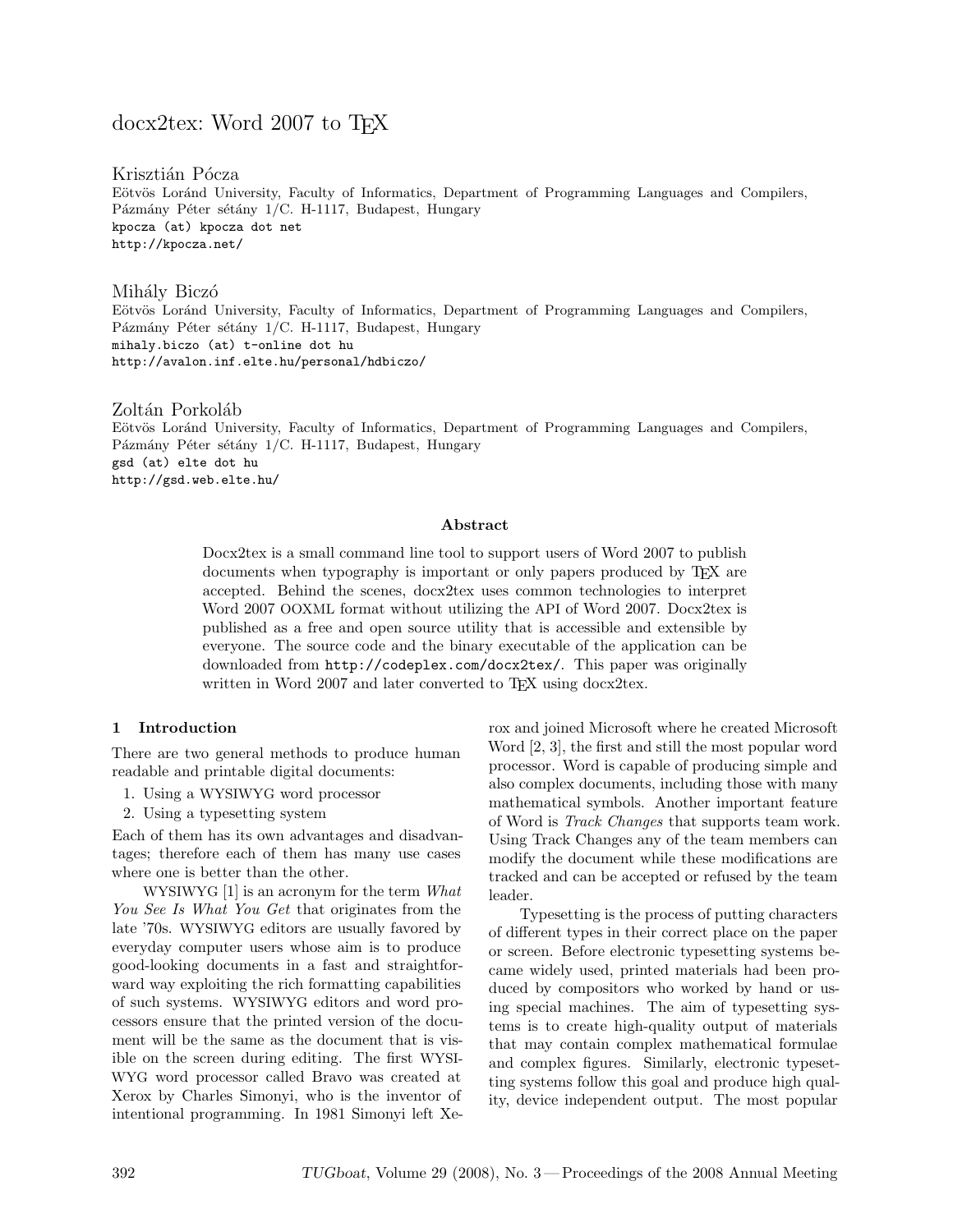typesetting system is T<sub>E</sub>X  $[4]$  created by Donald E. Knuth. T<sub>E</sub>X is mainly used by researchers and individuals whose aim is to achieve the best quality output without sacrificing platform or device independence. The users of T<sub>EX</sub> use a special and extensible DSL (Domain Specific Language) that was designed to solve complex typesetting problems, produce books containing hundreds of pages, and more.

There is a big gap between these systems because each tries to satisfy different demands, namely: produce common documents quickly even in a group setting vs. achieve the best quality and typographically correct printout. To bridge this difference there are both commercial and non-commercial tools that support conversion from Word or other WYSIWYG formats to T<sub>F</sub>X (and back). The first direction, converting from WYSIWYG (Word) formats to T<sub>F</sub>X, has perhaps more frequent usage because many users edit the original text in Word for the sake of simplicity and efficiency, and later convert it to TEX by hand in order to ensure quality.

The problems with present conversion applications include the following:

- 1. many of them are available only as proprietary tools;
- 2. thus they have limitations (running times or page limit) when not purchased;
- 3. they support only the old, binary Word or Rich Text document format (.doc, .rtf); and/or
- 4. they use the Word's COM API to process documents, which makes them complex.

In this paper we present an open source and free solution that is capable of handling the new and open Word 2007 .docx format natively by using standard technologies without using the COM API of Word and without even installing Word. In this article the current features are presented along with further development directions.

### 2 Existing solutions

It has always been challenging to convert proprietary, binary or any other document formats to TEX. Because Word is the most common editor, many tools try to convert from Word documents. One of these tools is the proprietary *Word2TeX* [5], which makes Word capable of saving documents in TEX format. This tool is embedded into Word, has an evaluation period and can be purchased in different license packages. A similarly featured tool named *Word-to-Latex* [6] does not provide sources, though it is available at no cost.

Another possibility is to use OpenOffice.org [7], which is capable of reading Word documents and

also saving them in TEX format. It is a free and open source application; however, it interprets the binary data of Word documents.

Rtf2latex2e [8] is the most recent solution that translates rtf files to T<sub>E</sub>X. It is a free and open source application.

### 3 Technology

In this section we will enumerate and then briefly review the technologies that are used in docx2tex and show how they cooperate.

The technologies used are the following:

- 1. Office Open XML (ECMA 376 Standard [9], recently approved as an ISO Standard), the default format of Word 2007. In brief: OOXML.
- 2. Microsoft .NET 3.0 (CLI is ECMA 335 Standard [10] and ISO/IEC 23271:2006 Standard [11]).
- 3. ImageMagick [12] to convert images.

OOXML files are simply XML and media files compressed using ZIP. Docx2tex uses Microsoft .NET 3.0 to open and unzip OOXML Word 2007 (.docx extension) documents. Microsoft .NET 3.0 has some special classes in the *System.IO.Packaging* namespace that facilitate opening and unzipping OOXML files and also provide an abstraction to represent the included XML and media files as packages. The operations performed by this component are described by the object line called OOXML *depackaging* in Figure 1.

The most important component of docx2tex is the *Core* XML *Engine* that implements the basic conversion from XML files to TEX. The Core Engine is responsible for reading and processing the XML data of the OOXML documents that is served by the OOXML depackaging component. The Core Engine identifies parts of the OOXML document and processes the contents of these parts (paragraphs, runs, tables, image references, numberings, . . . ). It is not responsible for processing parts of the OOXML document that are available through a relation. For those, docx2tex has a set of internal *helper functions* that are responsible for driving the processing of related entities such as image conversion, special styling and resolving the properties of numbered lists.

When an image reference is found in the XML, ImageMagick is called to produce EPS files from the original image files. The resulting EPS files can be embedded easily into T<sub>EX</sub> documents.

We support the exact output produced by Word 2007; other output variations saved by third party applications that may differ from the ECMA 376 Standard are not supported.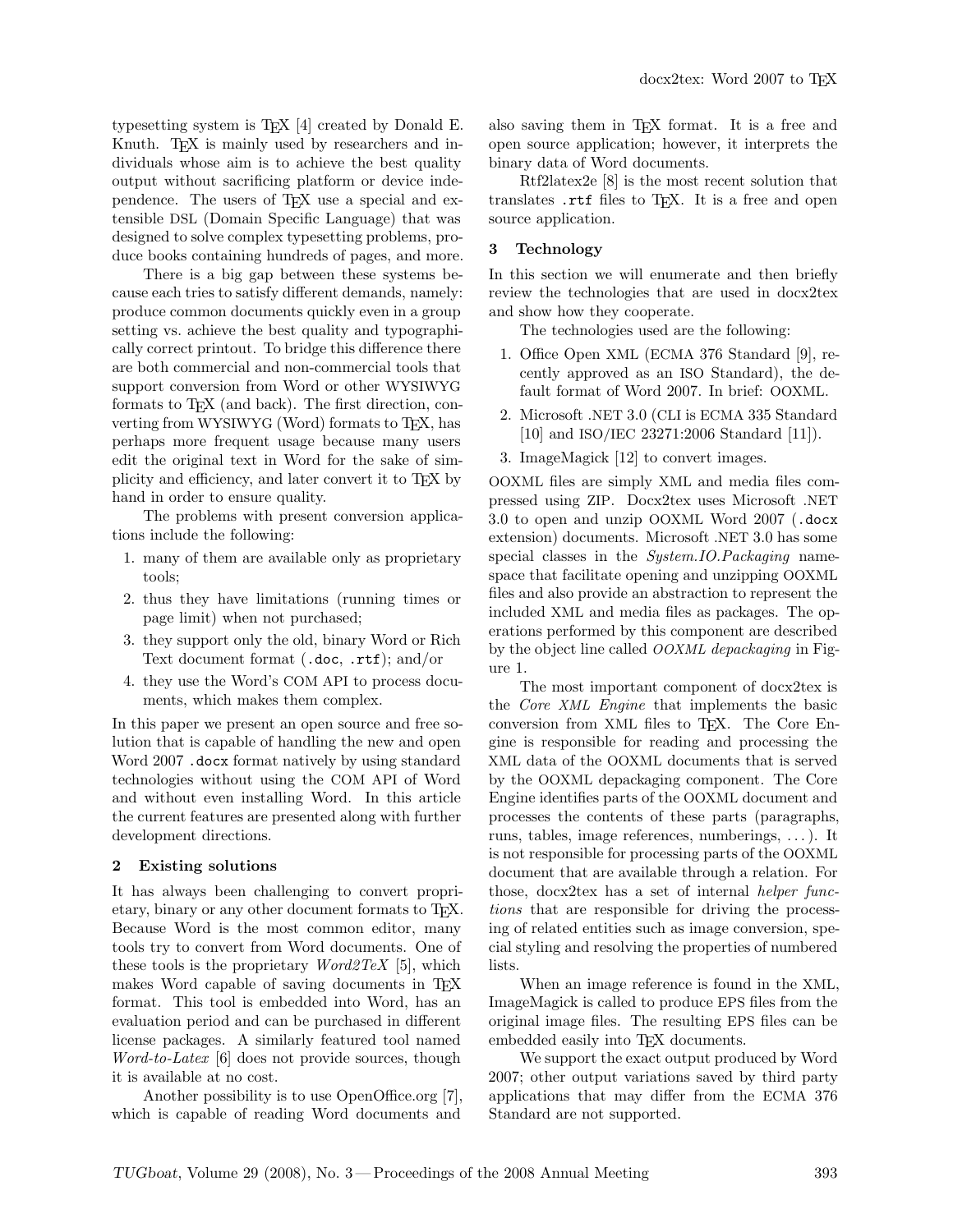Krisztián Pócza, Mihály Biczó and Zoltán Porkoláb



Figure 1: UML sequence diagram

In the next sections the structure of OOXML will be briefly discussed; first, let us review the idea of *runs*. A *run* is a piece of text which also has some style specification. Runs are placed and removed dynamically while the Word document is edited. A sentence or even a word can be divided into more than one run with the same style. The component called *TeXizer* is responsible to join runs having the same style to a simple run in the outgoing TEX code and break the source line length at some predefined value (default is 72).

The previous description is illustrated by the UML sequence diagram in Figure 1.

### 4 Features of docx2tex

In this section we list the supported and the unsupported features of docx2tex.

### 4.1 Supported features

Docx2tex supports the following features of Word 2007 and TEX:

- 1. Normal text
- 2. Italic, bold, underlined, stroked, small capitals, . . .
- 3. Left, right, center aligned text
- 4. Headings and sections, three levels
- 5. Verbatim text
- 6. Style mapping
- 7. Simple tables
- 8. Line and page breaks
- 9. Numbered and bulleted lists
- 10. Multilevel lists and continuous numbered lists
- 11. Figure, table and listing captions
- 12. Cross references to captions and headings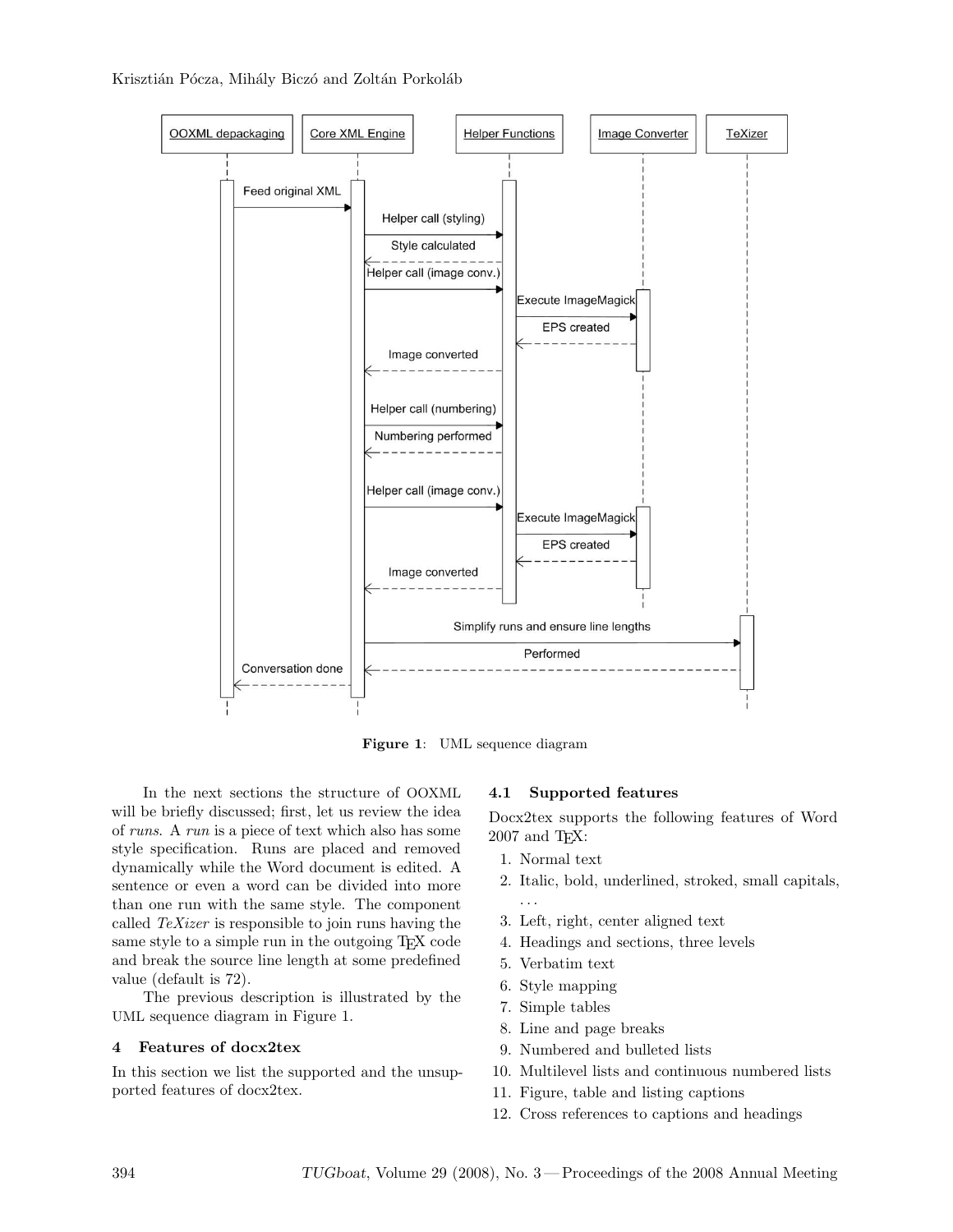- 13. Image conversion from various formats (including .png, .jpeg, .emf, etc.) to .eps
- 14. Substitution of special characters (e.g.  $\backslash$ ,  $\#$ , {,  $\}, [0, 1, \%, \&, \tilde{\ } , \ldots)$
- 15. Text boxes

16. Basic math formulae, Word Equations support docx2tex supports normal and special text styles and also text alignments. We support heading styles *Heading1*, *Heading2*, and *Heading3* that convert to \section, \subsection, and \subsubsection respectively. Word does not support verbatim text while T<sub>E</sub>X does. To work around this deficiency, text marked with *Verbatim* style is converted to verbatim text surrounded by \begin{verbatim} and \end{verbatim}. There are many cases where we are required to use different styles for headings or even verbatim.

Only simple, left-aligned tables are supported. Both numbered and bulleted lists are supported, including mixing and nesting. Continuous lists are also supported using the \setcounter, \enumi, and \theenumi commands. Figure, table and listings captions are recognized and we support referencing them; likewise with heading references. Image references are resolved and the images (mainly .png and .jpeg) embedded in the OOXML documents are converted to .eps. The width and height properties are queried and the same properties are used in the resulting TEX documents. Some special TEX characters are also resolved and escaped in the resulting TEX document. Text found in *Text Boxes* of Word documents are also processed and inserted in place of the resulting TEX document.

# 4.2 Unsupported features

Docx2tex has only basic Word Equations (mathematical formulae) support at the time of publishing this paper. We plan to add more support for Word 2007 Equations and Drawings that can be converted to TEX mathematical formulas and xfigs respectively. Both of them are described in XML format therefore our standard solution can be extended without introducing other technologies.

# 5 A complex example

In this section we will show a complex example broken into significant parts that introduces the most important features of docx2tex.

## 5.1 The structure of the OOXML ZIP package

To inspect the content of an OOXML ZIP package we first unzip the contents of our Word 2007 document to a directory and get a recursive directory listing:

PS C:\Phd\conf\2008\_4\_tex\example.docx> ls -Recu |% {\$\_.FullName.SubString(30)} example.docx\customXml example.docx\docProps example.docx\word example.docx\\_rels example.docx\[Content\_Types].xml example.docx\customXml\\_rels example.docx\customXml\item1.xml example.docx\customXml\itemProps1.xml example.docx\docProps\app.xml example.docx\docProps\core.xml example.docx\word\media example.docx\word\theme example.docx\word\\_rels example.docx\word\document.xml example.docx\word\fontTable.xml example.docx\word\numbering.xml example.docx\word\settings.xml example.docx\word\styles.xml example.docx\word\webSettings.xml example.docx\word\media\image1.jpeg example.docx\word\theme\theme1.xml example.docx\word\\_rels\document.xml.rels example.docx\\_rels\.rels

The most important part is the document.xml file that contains the document itself and references to external items. The numbering.xml file specifies the style of the numbered or bulleted lists contained in document.xml. The styles.xml file specifies information about the styles used in the document. Under the media subdirectory the embedded images can be found (image1.jpeg in our example).

# 5.1.1 Structure of the document

The text in the document.xml file is grouped into *paragraphs*. Every segment of the document is a paragraph (normal text, heading texts, images, etc.) except for some special elements like tables. Paragraphs are further divided into *runs*. A *run* is a piece of text that also has some style specification.

# 5.2 Text conversion

The most fundamental feature of tools like docx2tex is the ability to interpret text runs with many basic styling properties and convert them to T<sub>E</sub>X format. Consider the following example sentence: This is a sentence that contains text with different *formatting*. This sentence looks like the following in OOXML:

```
<w:p w:rsidR="004F5706" w:rsidRDefault=
            "004F5706" w:rsidP="004F5706">
 <w:r w:rsidRPr="0030655B">
   <w:t xml:space="preserve">
```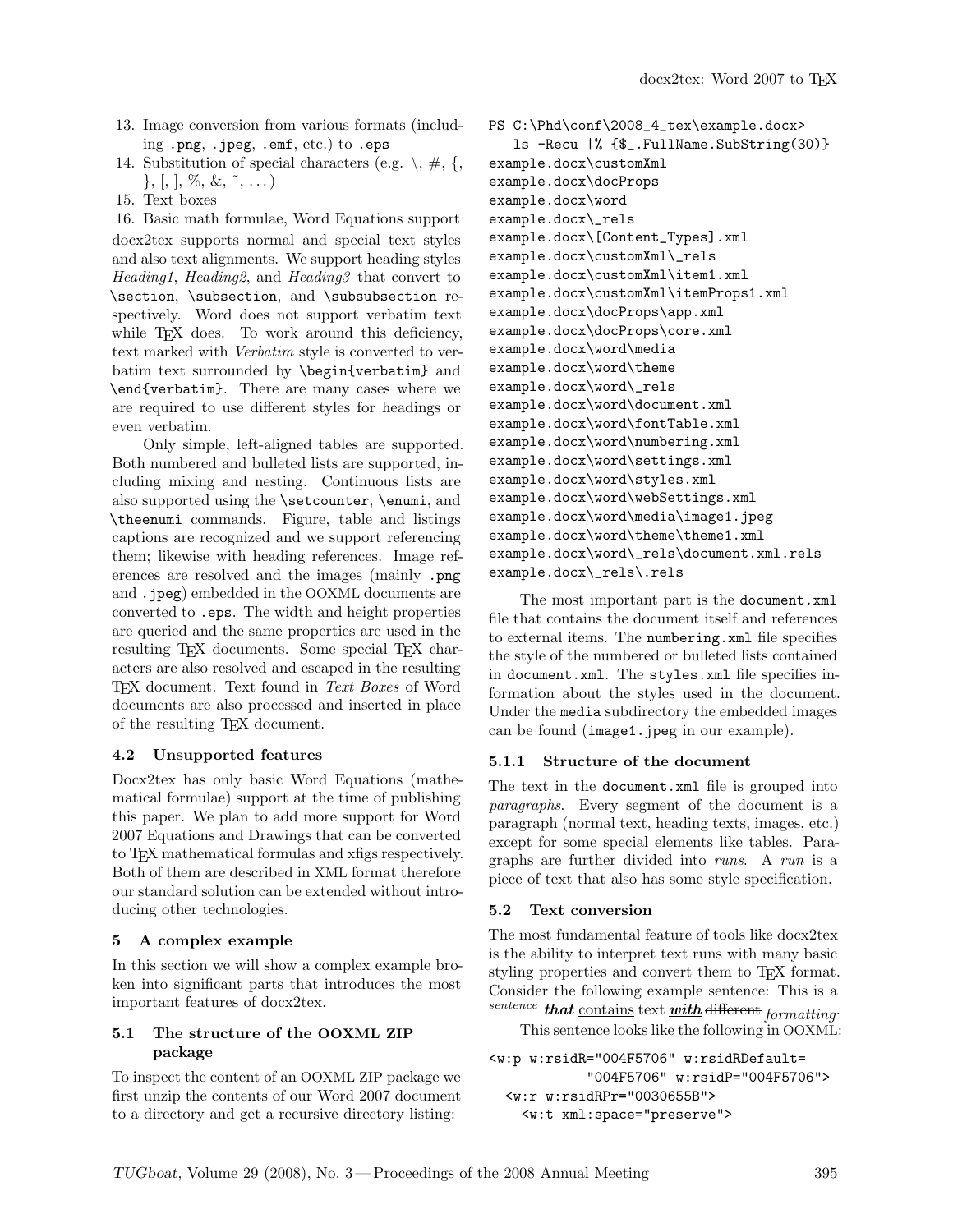This is a  $\langle w: t \rangle$  $\langle$ /w:r> <w:r w:rsidRPr="0030655B">  $\langle w: rPr \rangle$  $\langle w: i \rangle$ <w:vertAlign w:val="superscript"/>  $\langle w: rPr \rangle$ <w:t>sentence</w:t>  $\langle$ /w:r> <w:r w:rsidRPr="0030655B">  $\langle w: rPr \rangle$  $\langle w:b \rangle$  $\langle w: i \rangle$  $\langle$ /w:rPr> <w:t xml:space="preserve"> that</w:t>  $\langle w: r \rangle$ <w:r w:rsidRPr="0030655B"> <w:t xml:space="preserve"> </w:t>  $\langle$ /w:r> <w:r w:rsidRPr="0030655B">  $\langle w: rPr \rangle$ <w:u w:val="single"/>  $\langle w: rPr \rangle$ <w:t>contains</w:t>  $\langle$ /w:r> <w:r w:rsidRPr="0030655B"> <w:t xml:space="preserve"> text </w:t>  $\langle$ /w:r> <w:r w:rsidRPr="0030655B">  $\langle w: rPr \rangle$  $\langle w:b \rangle$  $<sub>w</sub>: i/>$ </sub> <w:u w:val="single"/>  $\langle$ /w:rPr>  $\langle w: t \rangle = \langle w: t \rangle$  $\langle$ /w:r> <w:r w:rsidRPr="0030655B"> <w:t xml:space="preserve"> </w:t>  $\langle$ /w:r> <w:r w:rsidRPr="0030655B">  $\langle w: rPr \rangle$ <w:strike/>  $\langle w: rPr \rangle$ <w:t>different</w:t>  $\langle$ /w:r> <w:r w:rsidRPr="0030655B"> <w:t xml:space="preserve"> </w:t>  $\langle$ /w:r> <w:r w:rsidRPr="0030655B">  $\langle w: rPr \rangle$ <w:vertAlign w:val="subscript"/>  $\langle w: rPr \rangle$ <w:t>formatting</w:t>  $\langle w:\mathbf{r}\rangle$ 

```
<w:r w:rsidRPr="0030655B">
       \langle w: t \rangle.\langle w: t \rangle\langle/w:r>
\langle/w:p>
```
The XML node  $\langle w : p \rangle$  and  $\langle w : p \rangle$  encloses a paragraph while  $\langle w:r\rangle$  and  $\langle w:r\rangle$  encloses a run. A run contains a range of text (between <w:t> and  $\langle w: t \rangle$  and may contain some formatting between  $\langle w: rPr \rangle$  and  $\langle w: rPr \rangle$  (e.g.  $\langle w: b \rangle$ ) means bold, while  $\langle w:i \rangle$  means italic font style).

The T<sub>EX</sub> output generated by docx2tex of the previous sentence looks like the following:

This is a \textit{\$^{sentence}\$}\textbf{% \textit{that}} \underline{contains} text \textbf{\textit{\underline{with}}} \sout{% different} \$\_{formatting}\$.

## 5.3 Headings and verbatim

Headings and verbatim are handled the same way because they can be identified in the source document by examining paragraph level styles.

Consider the following OOXML fragment that describes a first level heading:

```
<w:p w:rsidR="004F5706" w:rsidRPr=
   "0030655B" w:rsidRDefault="004F5706"
                        w:rsidP="000136DF">
  \langle w: pPr \rangle<w:pStyle w:val="Heading1"/>
  \langle w: pPr \rangle<w:bookmarkStart w:id="0" w:name=
                        "_Ref186547407"/>
  <w:r w:rsidRPr="0030655B">
    <w:t>Heading text</w:t>
  \langle/w:r>
  <w:bookmarkEnd w:id="0"/>
\langle/w:p>
```
The <w:pStyle w:val="Heading1"/> node specifies that a first level heading begins, while the contained node <w:bookmarkStart w:id="0" w:name= "\_Ref186547407"/> identifies a unique internal reference (bookmark) to the heading that can be crossreferenced from any part of the document. For each referenceable item Word generates an ugly unique number prefixed with \_Ref as an identifier (in our example, \_Ref186547407).

The generated T<sub>EX</sub> output is the following (line break is editorial):

\section{Heading text}\label{section: \_Ref186547407}

It is possible to map custom styles to certain TEX elements. The special mappings are loaded from a file with the same name having the extension .paraStyleName (that is, a file example.docx has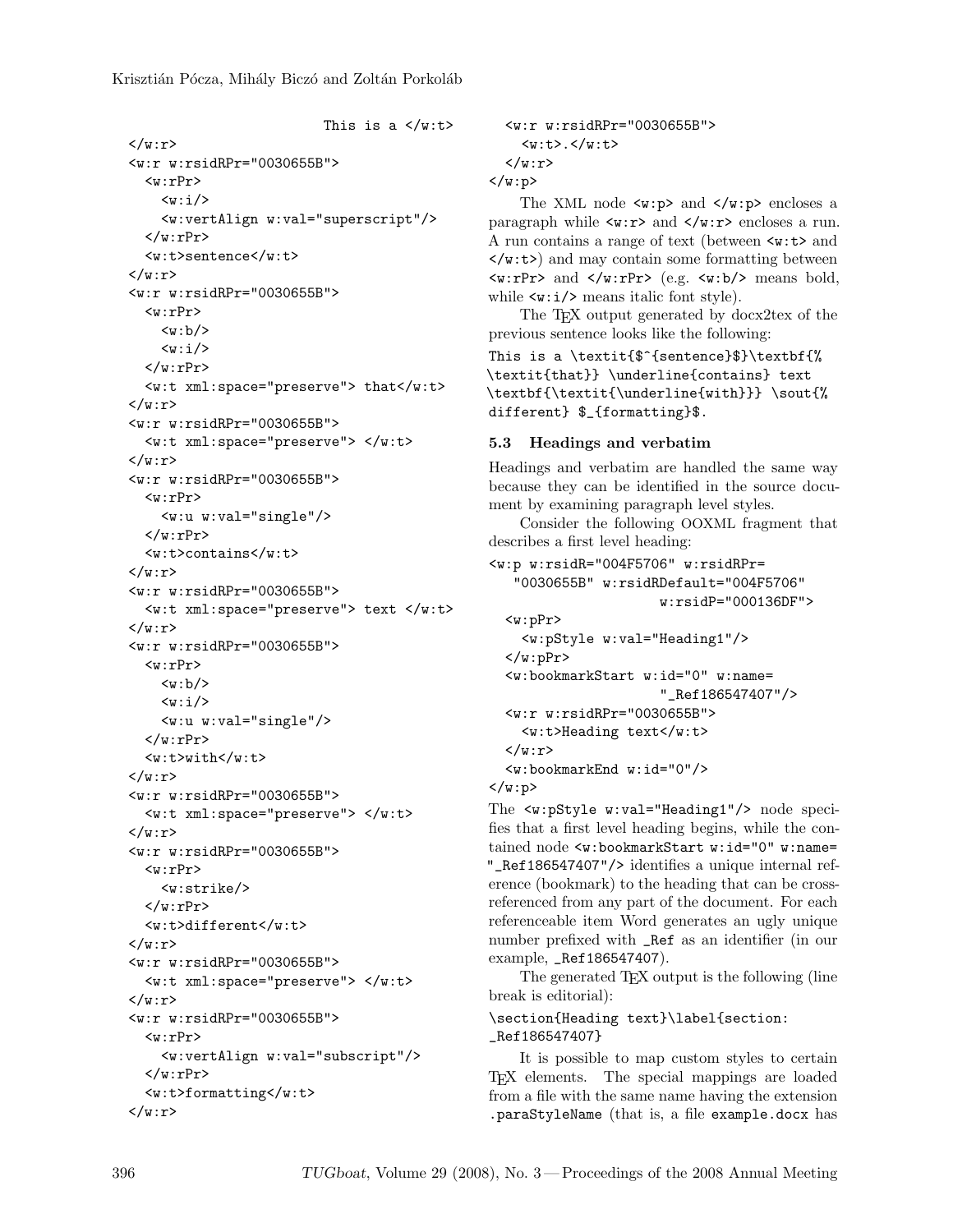the mapping file example.paraStyleName). The Word 2007 styles appearing on the right side of these equations have to be the w:styleId attribute of one of the styles found in the styles.xml file (names are case sensitive).

Here is a listing to help understand the format of the .paraStyleName files:

```
section=Myheading1
subsection=Myheading2
subsubsection=Myheading3
verbatim=Myverbatim
```
## 5.4 Images and cross references

In OOXML, images are described in a very complex and loose way; there is no space here to show the original XML fragment. Instead we show only the generated TEX code:

```
\begin{figure}[h]
\centering
\includegraphics[width=10.52cm,height=
8.41cm]{media/image1.eps}
\caption{\label{figure:_Ref186544261}:
Figure caption}
\end{figure}
```
The image is centered and the width and the height of the image are preserved. image1.jpeg was converted to image1.eps and the file was saved in the media subdirectory. When the image has a caption then it is also added to the output so that it can be referenced.

Reference to the previous figure is described in OOXML in the following form:

```
<w:p w:rsidR="004F5706" w:rsidRPr=
             "0030655B" w:rsidRDefault=
            "004F5706" w:rsidP="004F5706">
  <w:pPr>
    <w:keepNext/>
  \langle/w:pPr>
  <w:r w:rsidRPr="0030655B">
    <w:t xml:space="preserve">Reference to
                          the figure: </w:t>
 \langle/w:r>
  <w:r w:rsidR="007A289D">
    <w:fldChar w:fldCharType="begin"/>
  \langle/w:r>
  <w:r w:rsidR="006B4DA8">
    <w:instrText xml:space="preserve">
      REF _Ref186544261 \h </w:instrText>
  \langle/w:r>
  <w:r w:rsidR="007A289D">
    <w:fldChar w:fldCharType="separate"/>
  \langle/w:r>
  <w:r w:rsidR="006B4DA8">
```

```
<w:t xml:space="preserve">Figure</w:t>
  \langle/w:r>
  <w:r w:rsidR="006B4DA8">
     \langle w: rPr \rangle<w:noProof/>
     \langle/w:rPr>
     <sub>w</sub>:t>1</sub></w:t></sub>
  \langle/w:r>
  <w:r w:rsidR="007A289D">
     <w:fldChar w:fldCharType="end"/>
  \langle/w:r>
\langle/w:p>
```
The generated T<sub>EX</sub> code is simple (it can be seen that the *Figure 1* text has been omitted from the output because it is internal to Word):

```
Reference to the figure: \ref{figure:
_Ref186544261}.
```
Referencing tables is the same as for figures and sections.

## 5.5 Lists and tables

There are two main categories of lists supported by OOXML and Word 2007: numbered and bulleted. Both types of lists are allowed to have multiple levels, and numbered lists can be continuous, meaning that the list can be interrupted by some other content and then continued at the same number.

The first item of a numbered list looks like the following:

```
<w:p w:rsidR="004F5706" w:rsidRPr=
    "0030655B" w:rsidRDefault="004F5706"
                      w:rsidP="004F5706">
 <w:pPr>
   <w:pStyle w:val="ListParagraph"/>
   <w:keepNext/>
```

```
\langle w:numPr \rangle<w:ilvl w:val="0"/>
     <w:numId w:val="1"/>
  \langle/w:numPr>
\langle/w:pPr>
<w:r w:rsidRPr="0030655B">
  <w:t>First</w:t>
\langle/w:r>
```
 $\langle$ /w:p>

The nodes enclosed in  $\langle w:\texttt{numPr}\rangle$  and  $\langle/w:\texttt{numPr}\rangle$ specify that we have a list. The w:val attributes of w:numId and w:ilvl specify numbering identifier and level parameters (style 1 at level 0 in our example). It may seem strange that the *w:numPr* nodes describe both numbered and bulleted lists. It is the numbering identifier and the level parameter that distinguishes between the two categories of lists. These parameters are defined in the numbering.xml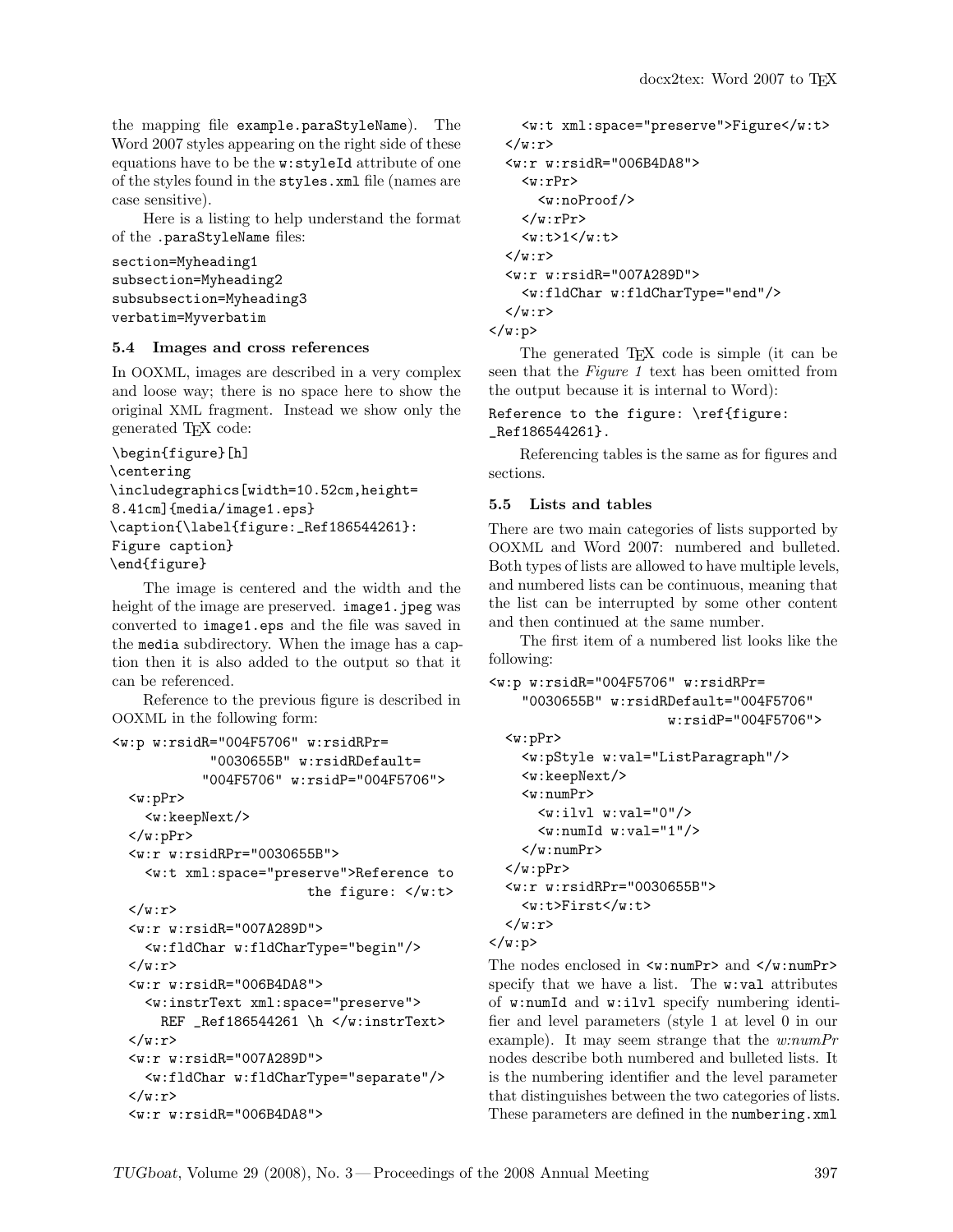file that is processed by docx2tex. The above element is part of a complex multilevel numbered list:

```
\newcounter{numberedCntA}
\begin{enumerate}
\item First
\item Second
\item Third
\begin{enumerate}
\item First
\item Second
\item Third
\end{enumerate}
\item Fourth
\setcounter{numberedCntA}{\theenumi}
\end{enumerate}
```
When a previous list is continued, **\setcounter** {enumi}{\thenumberedCntA} is inserted after the \begin{enumerate} by docx2tex.

We omit showing a bulleted example since it differs only in the TEX output: the *itemize* keyword is used instead of *enumerate*, and we do not have to maintain counters for continuous lists.

Docx2tex supports only simple tables, so no merged, divided or differently aligned table cells are possible, but the current features still allow docx2tex to be able to convert most tables.

Again there is not enough space here to show the OOXML version of a simple table. The generated TEX output of a table with four cells is the following:

\begin{tabular}{|l|l|} \hline 1 & 2 \\ \hline 3 & 4 \\ \hline \end{tabular} \caption{\label{table:\_Ref186545972}: caption} \end{table}

## 5.6 Special characters

TEX uses some special characters to place formatting commands to structure or change the appearance of text. When we want to place these special characters in running text they have to be described in a special way.

Consider the following set of special characters:

 $\langle \ \ \rangle$  as'q ... # \ { } % ~ \_ ^ & \$ "" These are described in OOXML in the following form:

```
<w:p w:rsidR="00AB630B" w:rsidRDefault=
             "00AB630B" w:rsidP="00AB630B">
  <sub>w</sub>:r></sub>
    <w:t xml:space="preserve">&lt;&gt;
```

```
\langle w: t \rangle\langle/w:r>
<w:proofErr w:type="spellStart"/>
\langle w : r \rangle\langle w: t \rangleas'q\langle w: t \rangle\langle/w:r>
<w:proofErr w:type="spellEnd"/>
\langle w : r \rangle\leq w:t xml:space="preserve"> ...# \ { }
                                                         \langle/w:t>
\langle/w:r>
<w:proofErr w:type="gramStart"/>
\langle w: r \rangle\langle w:t\rangle^{\%} ~\langle/w:t\rangle\langle w:\mathbf{r}\rangle<w:proofErr w:type="gramEnd"/>
\langle w: r \rangle<w:t xml:space="preserve"> _ ^ &amp;
                                                 $ ""\lt/w:t>
\langle w:\mathbf{r}\rangle
```

```
</w:p>
```
The resulting T<sub>E</sub>X code is:

 $$<$ \$\$>\$ as'q ...\# \$\backslash\$ \{ \} \% \~ \\_ \^ \& \\$ "\,"

# 5.7 Math formulae

Math formulae (Word Equations) are described in a hierarchical XML structure inside the OOXML document. It can be easily walked by a recursive algorithm to create T<sub>E</sub>X output. The name of the XML node that hosts mathematical formulae is m:oMath. While standard parts of the document are described by nodes that have the w XML namespace, Word Equations have the m namespace.

There is no space to show an OOXML fragment that holds a quite complex formula, but here is the formula and the resulting T<sub>EX</sub> code that was generated by docx2tex:

$$
B(v) \cong \frac{1}{\sqrt{2\pi}} \int_v^{\infty} e^{-\frac{t^2}{2}} dt
$$

 $B(v)\cong \frac{1}{\sqrt{2\pi}}\int_{v}^{\infty}$ {\infty }{e^{-\frac{t^{2}}{2}}dt}\$

# 6 A use case

Let us suppose the following scenario: Two authors decide to write a scientific article about their research topic and submit it to a conference or journal. First they split the proposed article into sections and assign each section to one of the authors. They start to work independently using Word 2007. After both of the authors finish they merge the resulting text into a single document. After that step the first author reads the whole document and makes changes using the Track Changes function of Word.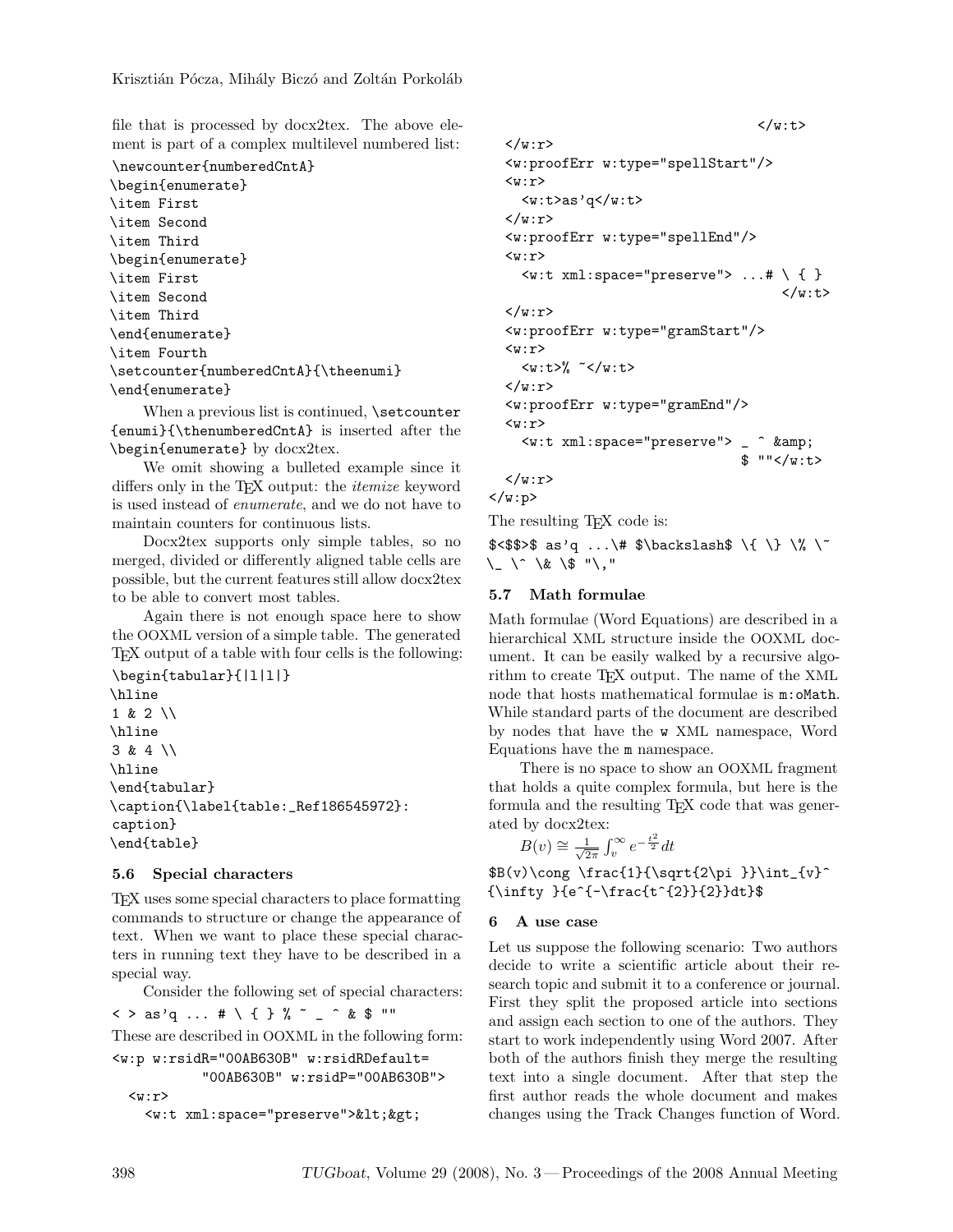

Figure 2: Workflow

The second author accepts or rejects the changes of the first author and also makes his own changes using the Track Changes function of Word. When the authors agree that the quality of the article is acceptable, they convert it to TEX using docx2tex and apply special formatting required for the particular conference or journal. Now the article can be submitted.

This workflow is illustrated in Figure 2.

As can be seen we exploited the strengths of both the WYSIWYG Word 2007 system to support effective team work and the typesetting TEX system to produce the best quality printout. The conversion between the file formats they use was performed using docx2tex. Note that currently docx2tex is able to do rough conversion and cannot apply special commands and styles.

Readers not familiar with the Track Changes function should consider Figure 3.

### 7 Conclusion and further work

In this article we introduced a tool called docx2tex that is dedicated to producing TEX documents from Word 2007 OOXML documents. The main advantage of this solution over classical methods is that we process the bare XML content of OOXML packages instead of processing binary files or exploiting the capabilities of the COM API of Word, thus making our solution more robust and usable.

We presented the main features of docx2tex, related primarily to text processing and formatting, structuring the document, handling images, tables and references. There are some important features that we consider worth implementing in the future:

- 1. More Equations support
- 2. Embedded vector graphical drawings
- 3. Configuration settings
- 4. Optional font and coloring support
- 5. Documentation
- 6. Automated installer

Multicolumn document handling and templating may also worth considering.

We published the application as free and open source software under the terms of the BSD [13] license, so anybody can use it royalty free and can add new features to the current feature set.

The source code and the binary of the application can be downloaded from http://codeplex. com/docx2tex/. If the reader would like to participate in the development of docx2tex, please contact the authors.

## References

[1] Wikipedia article on What You See Is What You Get. http://en.wikipedia.org/wiki/ WYSIWYG